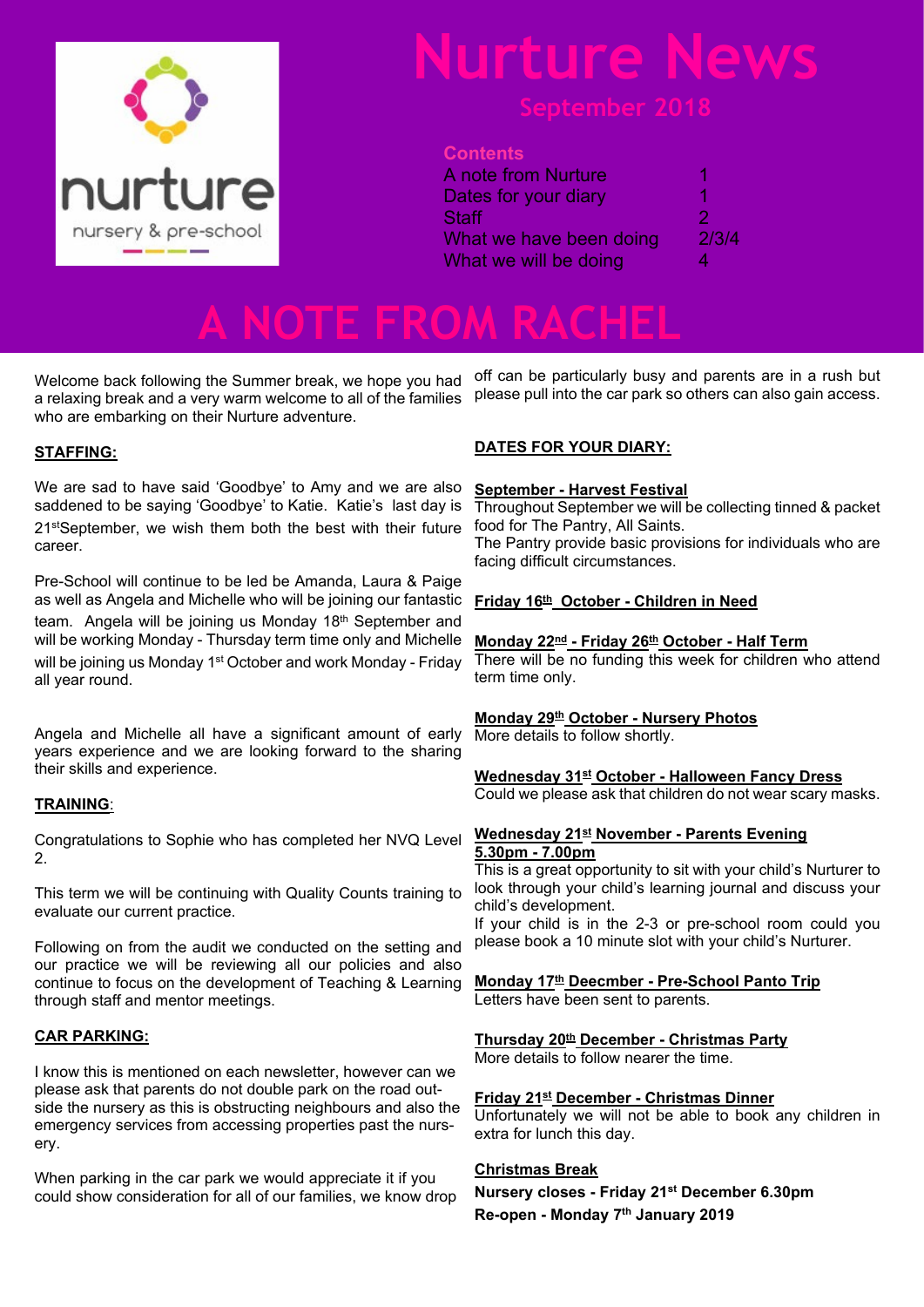

## **Baby Room**

## **Staff**



**Lucy Room Leader**



**Kayleigh Amanda Room Leader**



**We would like to give a warm welcome to all The babies who have recently joined us, we are having a great time getting to know them all.**

### **What we have been doing in the Baby Room**





**What a lovely summer we had this year, the babies enjoyed the sunshine and various summer themed activities they even felt the sandy between their toes at our indoor beach.**

**Ice cream sensory play was a huge hit and the babies loved dressing up with the holiday props.**



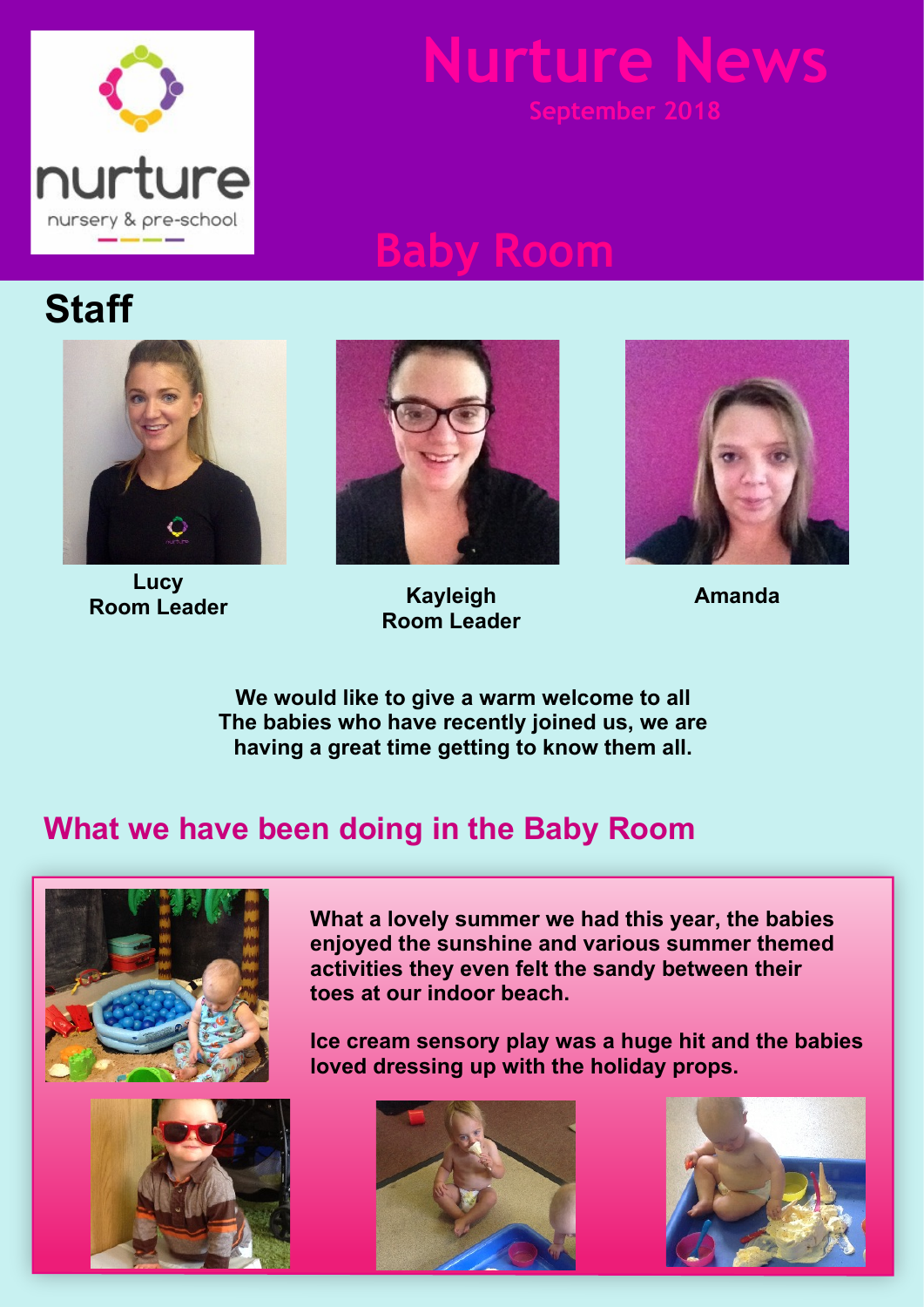

## **Baby Room**

### **What we have been doing in the Baby Room …**

**We even brought football fever to the baby room during the World Cup encouraging the babies to take part in ball games.**



**on treasure maps**